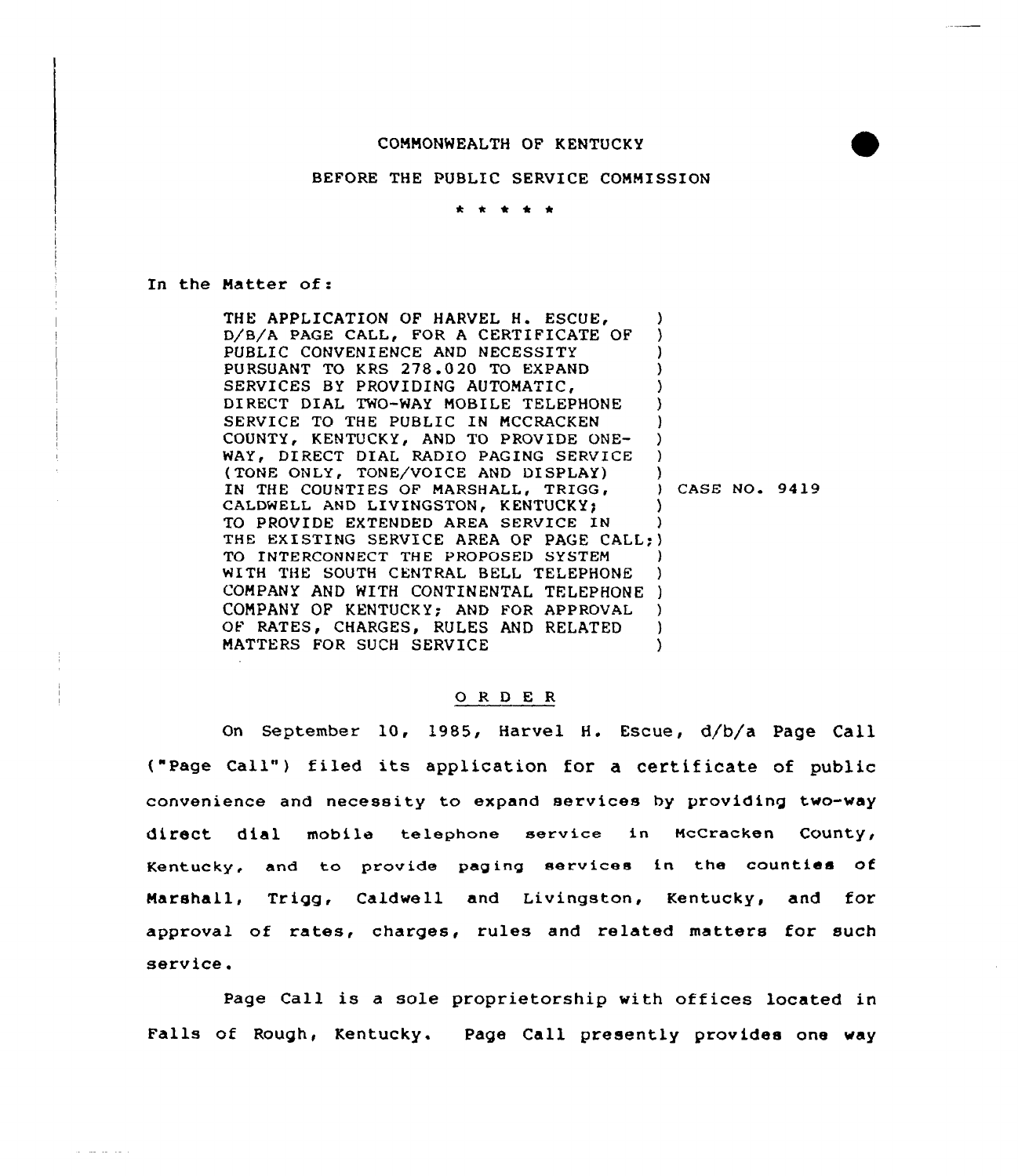automatic paging service in NcCracken, Graves and Calloway counties, Kentucky.

On September 17, 1985, Page Call was notified of several filing deficiencies. Its response was filed on October 9, 1985. On December 9, 1985, the Commission ordered that additional information be filed. This information was filed on January 27, 1986.

On October 23, 1985, the Commission's Secretary's office sent <sup>a</sup> letter to Telephone Answering Service, Inc., which is the only certified paging operation in potential competition with the applicant. There was no response to the letter.

The Public Service Commission, having considered this matter and being advised, finds that:

1. There is <sup>a</sup> public need for the service since expansion will provide wider area coverage for existing subscribers, as well as enable new customers to subscribe to the service in the additional areas.

2. Since Page Call is already in the business of providing radio paging services, it has demonstrated its technical and financial ability to provide such <sup>a</sup> service.

3. The rates proposed by Page Call are fair, just and reasonable and should be approved.

IT IS THEREFORE ORDERED that:

1. Page Call he and it hereby is granted a certificate of public convenience and necessity to expand services by providing

 $-2-$